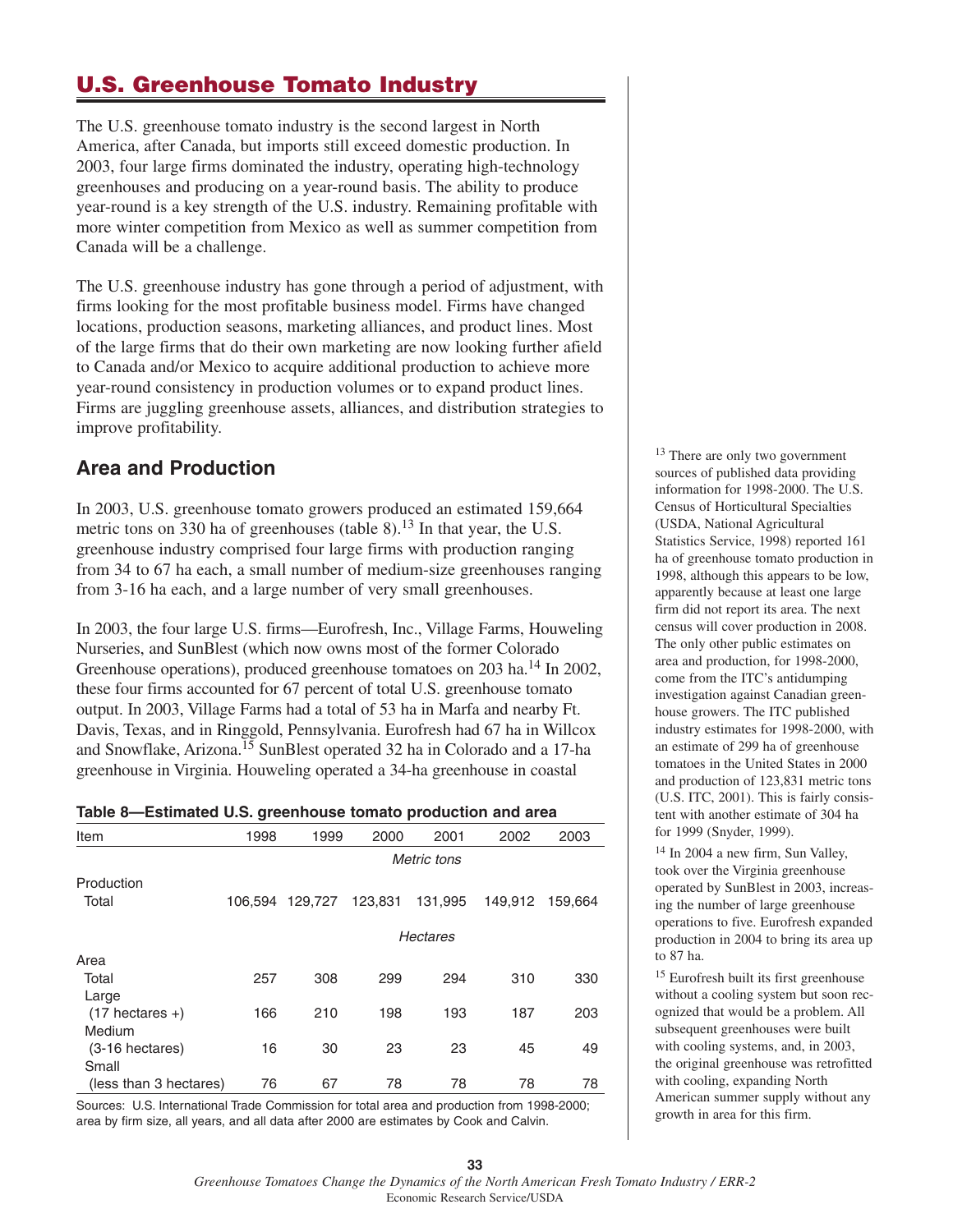Oxnard, California. Eurofresh was started by Dutch greenhouse growers and investors. Houweling Nurseries is owned by a Canadian greenhouse grower. Three of the four firms both grow and market their own production; Houweling markets through firms located in British Columbia.

A group of seven medium-size firms produced on 49 ha in 2003. These firms produced an estimated 11 percent of total U.S. greenhouse volume in 2002. The medium-sized firms were located throughout the United States— New York (two firms), Minnesota, Nebraska, New Mexico, Arizona, and Nevada. Some of these firms market their own production in local or regional markets, and some sell via larger U.S. and Canadian marketers.

Small greenhouse production totaled an estimated 78 ha 2003. This group produced an estimated 22 percent of greenhouse tomatoes in 2002.16 These growers are assumed to be spread throughout the United States; the 1998 Census of Horticultural Specialties reported tomato greenhouse operations in every State. Small producers usually concentrate on local sales to farmers' markets and retailers interested in offering local produce to their customers (Snyder, 1999). Because of the focus on local sales, these small growers can harvest at a very ripe stage and still get their tomatoes to market at their peak. Very little is known about these small greenhouse growers.

### **Change in Greenhouse Area Over Time**

Between 1996 and 1999, medium- and large-size greenhouse area increased about 200 percent, from 80 to 240 ha (fig. 8). The four largest U.S. firms increased area by 213 percent. The larger firms expanded due to strong retail demand and to facilitate selling directly to retail chains, which prefer to concentrate their purchases with a few large, year-round suppliers for a particular product. While U.S. production was increasing, so, too, was production in the rest of North America. Prices fell to levels that made repaying heavy debt load difficult (ITC, 2001). Two of the large U.S. firms experienced serious economic difficulties. One firm, which had a number of



Hectares



Source: Interviews by Cook and Calvin.

<sup>16</sup> We assume that the area for small firms in 2003 is equal to the number in 2000 when ITC published estimates of total area and production. The number of ha for small producers comes from the ITC estimate of 299 ha in total in 2000 minus our estimates, based on interviews, for large and medium-size greenhouses in that year. A similar procedure was used to estimate production. Using the U.S. Census of Horticulture for 1998, which provides some information on area in greenhouses by State, gives a point of comparison. After eliminating States where no area was reported because of disclosure problems and States where large and medium-size farms were located, to avoid the possibility of counting them as small farms, there were 39 ha in 32 States. So 78 ha for 50 States seems plausible. With 501 operations and 39 ha in 32 States, the average operation was very small only 0.07 ha. If this group has been growing since 2000, our estimate of total area is low. Very little information is available about small greenhouse operations over time. A Florida survey shows substantial variation over a decade (Hochmuth and Hochmuth, 2004). In 1991, Florida had 9 ha in greenhouse tomatoes, but this number declined to 2 ha in 1996 before increasing to 7 ha in 2001.

**<sup>34</sup>** *Greenhouse Tomatoes Change the Dynamics of the North American Fresh Tomato Industry / ERR-2* Economic Research Service/USDA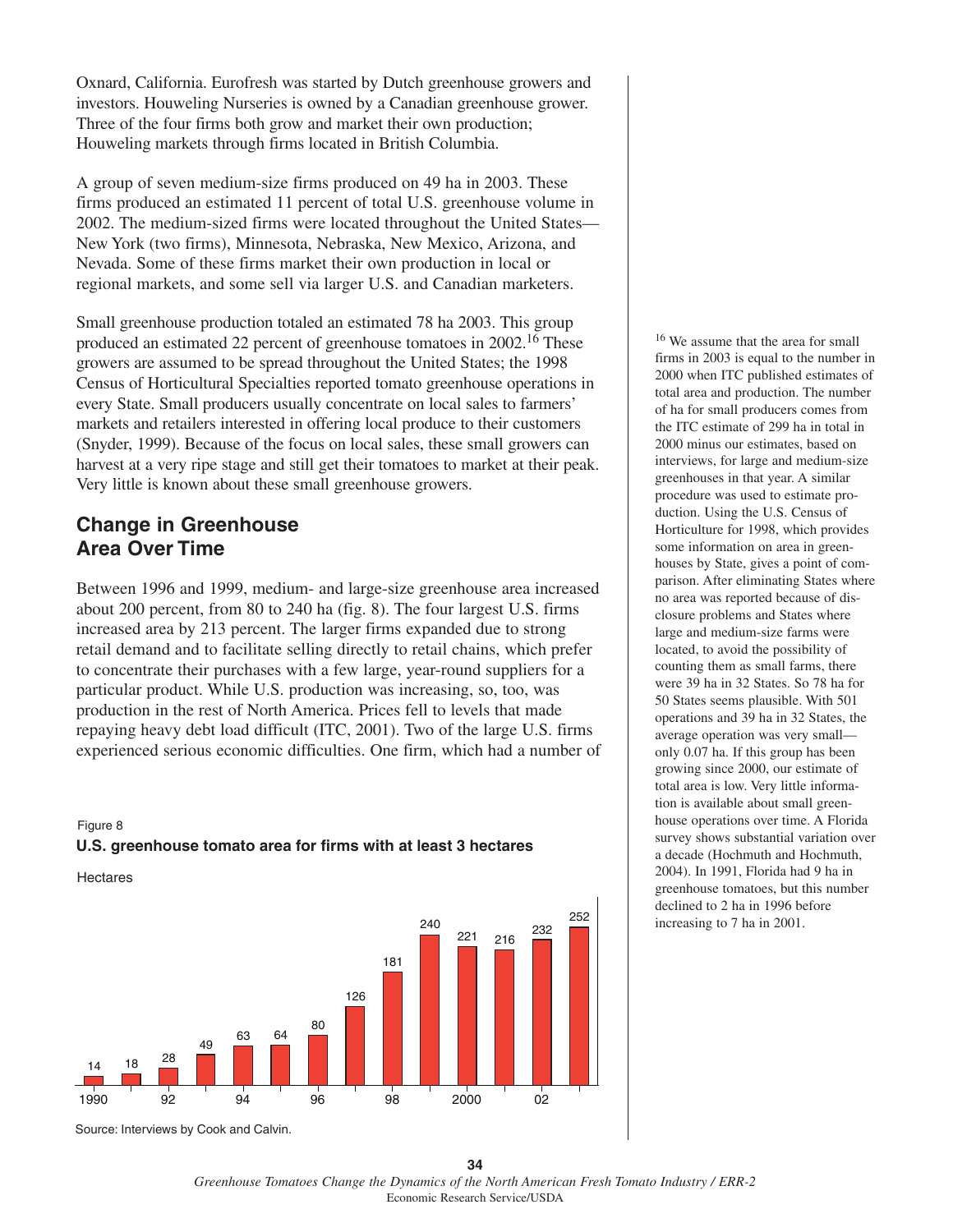problems in addition to low prices, was finally liquidated and another greenhouse firm acquired most of its assets.

Low prices affected both existing and new or expanding greenhouses. After 1999, several large firms sold greenhouses or took them out of production. One firm increased production in other areas more suited to its business plan, while discontinuing operations in other areas. Some of the greenhouses that were sold continued producing tomatoes while others were put to different uses such as bedding plant production. Several were torn down. In 2003, the total area for the medium- and large-size firms increased to 252 ha, topping the previous high of 240 ha in 1999. Some of the medium- and large-size greenhouses planned expansions for late 2004 and 2005, although low summer prices in 2004 may have put these plans on hold.

### **Change in Greenhouse Locations**

Over time, there has been a major shift in location for the largest U.S. greenhouse firms as owners tried to align production with the most profitable market windows. Many of the early greenhouses targeted the summer months, the traditional Canadian season. Firms found their volumes winding down just as prices started to go up in the fall. Over time, U.S. firms began to focus more on opportunities in the winter.

Colorado Greenhouse was the first large U.S. greenhouse operation, starting back in the late 1980s. Initially, all its production was in Colorado. Village Farms began production in 1991 and Eurofresh began in 1992, both in Pennsylvania. All of these early greenhouses were cogeneration operations with powerhouses. Power plants could gain exemptions from some Federal regulations by producing heat to be used in another business activity such as greenhouse production. Greenhouses received heat at a lower cost than available from other sources. Typically, the power plant owned the greenhouse and leased it to the greenhouse operator. As a result, the locations were not necessarily selected with greenhouse objectives in mind.

The early northeastern U.S. greenhouses had the advantage of being near urban centers, minimizing transportation costs to market and maximizing retail shelflife potential; however, they could not produce profitably year-round. While strong seasonal firms still operate in the Northeast, firms that decided to target the year-round market moved to States with warmer winter climates.

Colorado Greenhouse, Eurofresh, and Village Farms all turned to the Southwest for expansion. None of their new greenhouse operations is a cogeneration facility tied to a powerhouse. Each was selected solely for agronomic and economic reasons—the right environmental conditions for the market windows the firms wanted to target.<sup>17</sup> The new locations maximize production during the high-priced winter season. The desert Southwest provides strong light levels, low humidity, high altitude (that gives warm days and cool nights), good water, and natural gas. On the negative side, high summer heat may require greenhouse cooling, and adapting Dutch technology to new environmental conditions can be a challenge. Also, these areas are far from major population centers east of the Mississippi River, increasing transportation costs to market. In addition, since these greenhouses are often

<sup>17</sup> A similar phenomenon may occur in Mexico. Some field tomato producers currently experimenting with greenhouses near their field operations, which is convenient, may eventually shift to areas that are selected for maximizing production and profits.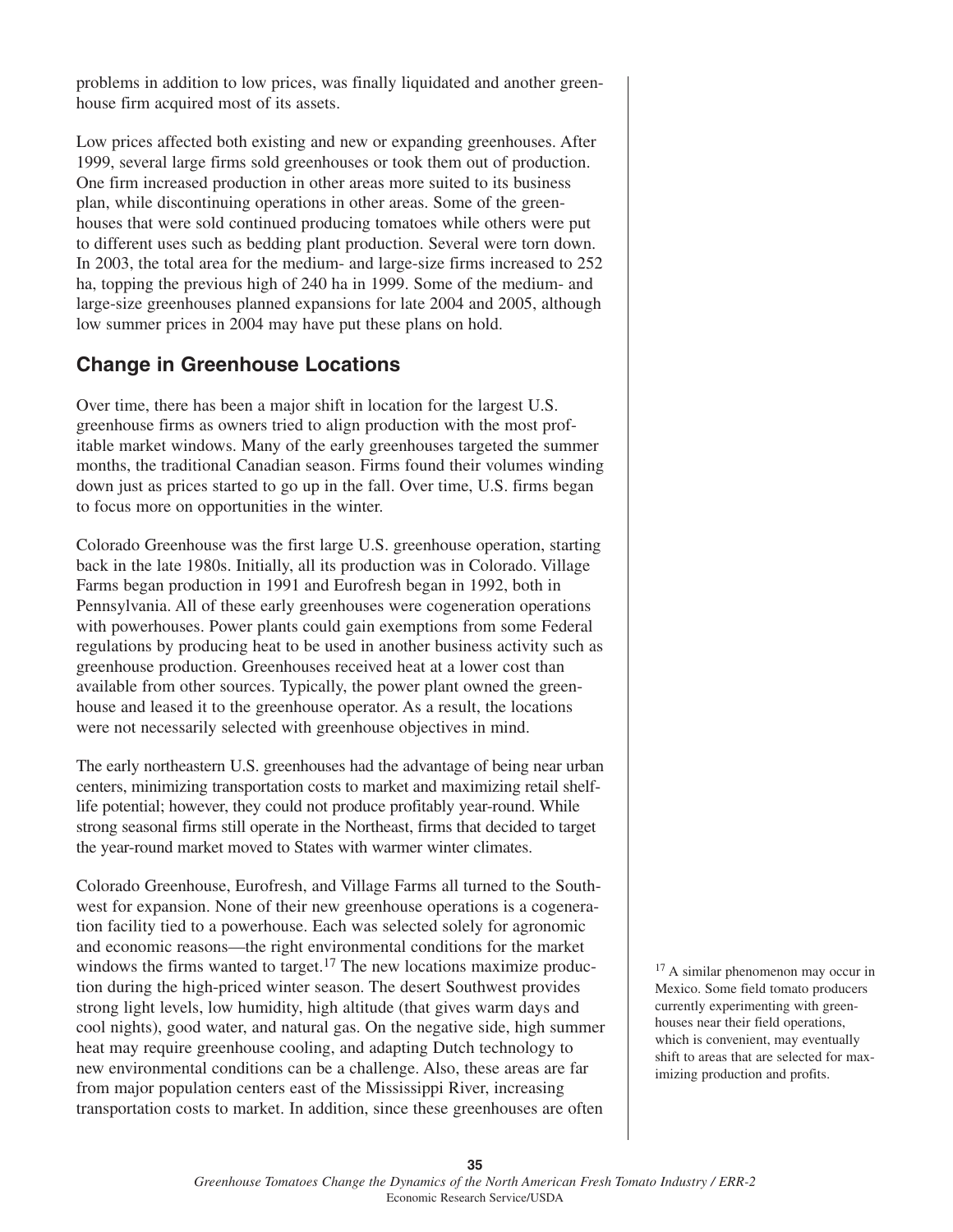in relatively isolated locations, far from major horticultural production areas, attracting labor, at all levels, can be difficult.

Eurofresh was the first to relocate, moving to Arizona in 1992. In 1997, Village Farms began production and harvesting from new greenhouses in Texas, gradually shedding most of its northeastern operations. Colorado Greenhouse also went further south, opening two greenhouses in Estancia and Grants, New Mexico, in 1998 and 1999. Canadian operations also opened in the southern and western United States. Some firms went further south. One U.S. grower of cherry TOVs started out in Texas and then built greenhouses in Mexico to augment winter production. This firm eventually dropped its U.S. production and expanded its Mexican production; in terms of area, it now operates the largest greenhouse in North America.

## **New Building Declines and More Complicated Business Relationships Increase**

As greenhouse tomato prices have fallen in recent years, construction of new greenhouses has slowed in the United States. Firms have been buying and selling existing greenhouses, with known characteristics, in an effort to achieve the correct balance of supply throughout the year. There is also more emphasis on alliances, joint ventures, and marketing agreements between firms in different locations to achieve the same results.

In 1999, Colorado Greenhouse was the first of the large U.S. producers to attempt a joint venture with a Mexican grower to supplement its winter volume. According to industry experts, differences in technology and quality levels appear to have caused this joint venture to fail (ITC, 2001). Other joint ventures have been more successful. For example, in 2003, Village Farms announced a joint supply venture with BC Hot House that will provide the Canadian firm with more winter supplies from the United States and vice versa. U.S. and Canadian firms also market for Mexican firms.

# **Technology**

The technology of the medium- and large-size U.S. firms is relatively uniform—glass greenhouses with active climate control and hydroponics. This is the same technology used in the Netherlands and British Columbia, Canada. Some of the earliest Colorado Greenhouse operations were plastic but they are no longer in tomato production. A glass greenhouse is an advantage when trying to maximize winter sun reaching the plants and controlling the environment if it is necessary to cool in the summer. Average yields for the large firms are high, 534 metric tons per ha (with top yields reaching about 700). Small-size greenhouses use a range of technologies, with some using low- or medium-technology greenhouses.

# **Product Mix**

In 2000, large-scale greenhouse tomato production in the United States comprised 58 percent beefsteak production and 42 percent TOV production (ITC, 2001). In 2003, production for the four largest producers was esti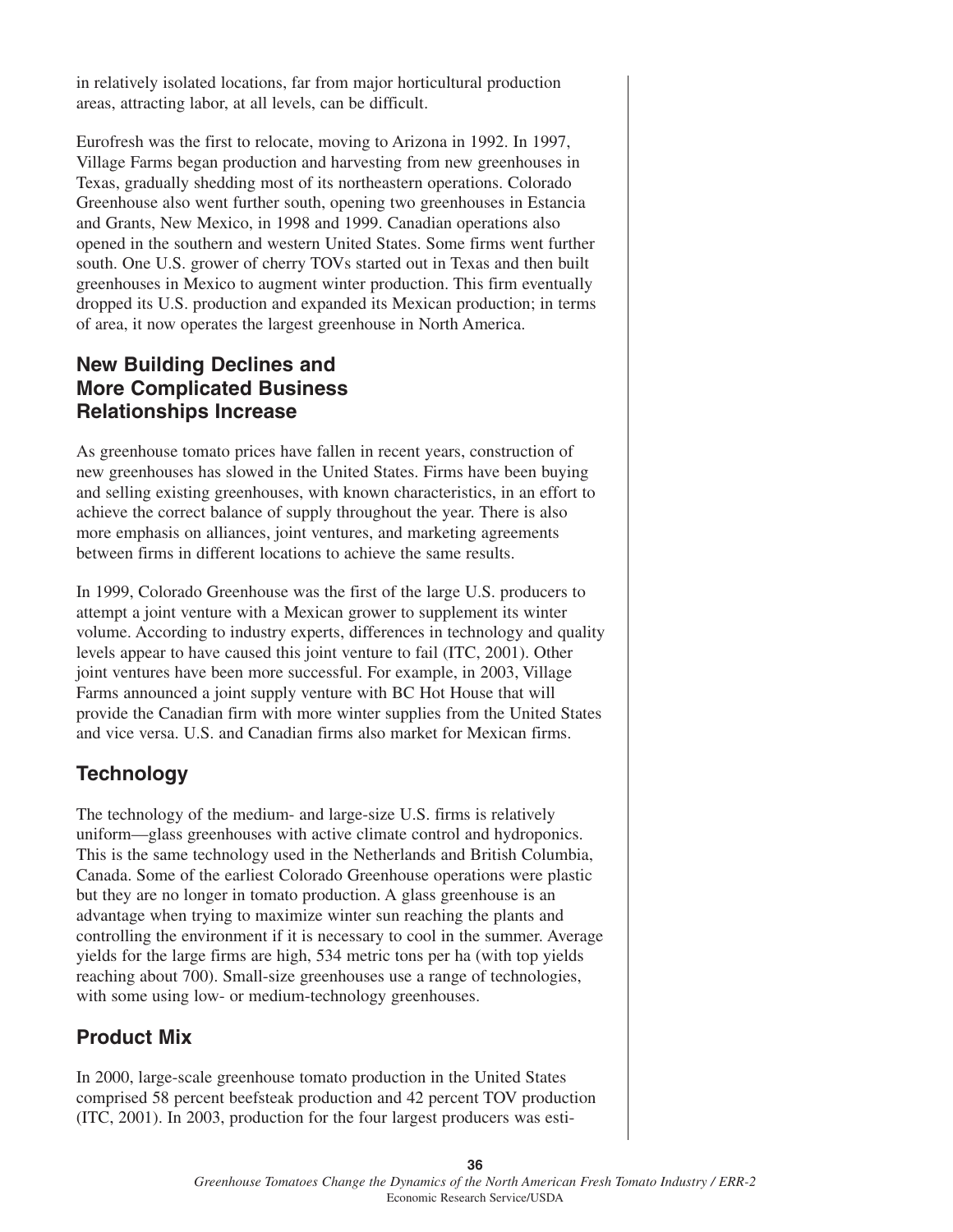mated at 36 percent beefsteak, 60 percent TOV, and 4 percent smaller TOV. Smaller TOVs are a rapidly growing sector of the industry. The medium-size growers had a smaller share of production in TOV than the largest firms— 38 percent for TOVs in 2002. Small growers generally produce beefsteak tomatoes.

In 2003, the large- and medium-size greenhouses in the United States focused exclusively on growing tomatoes, unlike some of their Canadian and Mexican competitors who also produce greenhouse cucumbers and bell peppers. Two of the big U.S. firms experimented earlier on a small scale with peppers before deciding to specialize in tomatoes. In 2004, one large grower began producing greenhouse cucumbers on a small scale. Three of the large firms market greenhouse cucumbers and peppers, acting as agents for other growers or buying product outright. Houweling's production is marketed through two firms in British Columbia who also sell greenhouse cucumbers and peppers. Decisions on the breadth of product line are an important part of the strategic choices of greenhouse vegetable shippers, figuring into their relative competitiveness. Frequently, buyers express a preference for dealing with wider line suppliers within a category of products so that they can concentrate purchases with fewer firms and reduce sourcing transaction costs. On the other hand, risk and cost factors may discourage some greenhouse tomato firms from product diversification.

### **Greenhouse Tomato Organizations**

U.S. greenhouse growers do not have organizations that can impose minimum prices like growers in British Columbia and Ontario, who have this authority even though they rarely use it. Nor do they have organizations that can restrict area such as in British Columbia. With four large growers located in different States, it may be difficult for the greenhouse tomato industry to band together to form organizations of the type that are common in the U.S. fresh field tomato industry. The California and Florida fresh field tomato industries have separate grower organizations with the power to impose minimum prices.18 However, difficulties in achieving grower consensus and participation have sometimes limited the use of this authority.

# **Marketing**

Greenhouse tomato marketing practices are often distinct from those used for field tomatoes. Since mature green tomato growers often send their product to repackers, they lose control over the product and how it is marketed. Greenhouse growers do not have this problem. Greenhouse tomatoes are more of a consumer-ready product and a growing share of sales are direct to retailers, avoiding wholesale intermediaries. Most greenhouse firms have opened forward distribution centers near major markets to ensure strong customer service. Forward distribution centers in close proximity to customers enables firms to offer a high level of service, including the ability to promptly supply fill-in orders and to ensure top quality upon delivery. Some Canadian and Mexican firms are also adopting this model.

Greenhouse tomato marketing has the advantage of a more predictable supply stream and quality than field production. Both greenhouse and field <sup>18</sup> For example, the Florida Tomato Growers Exchange provides Capper-Volstead exemption from anti-trust laws, allowing growers to meet to discuss marketing problems and set minimum prices for their tomatoes, if they so desire.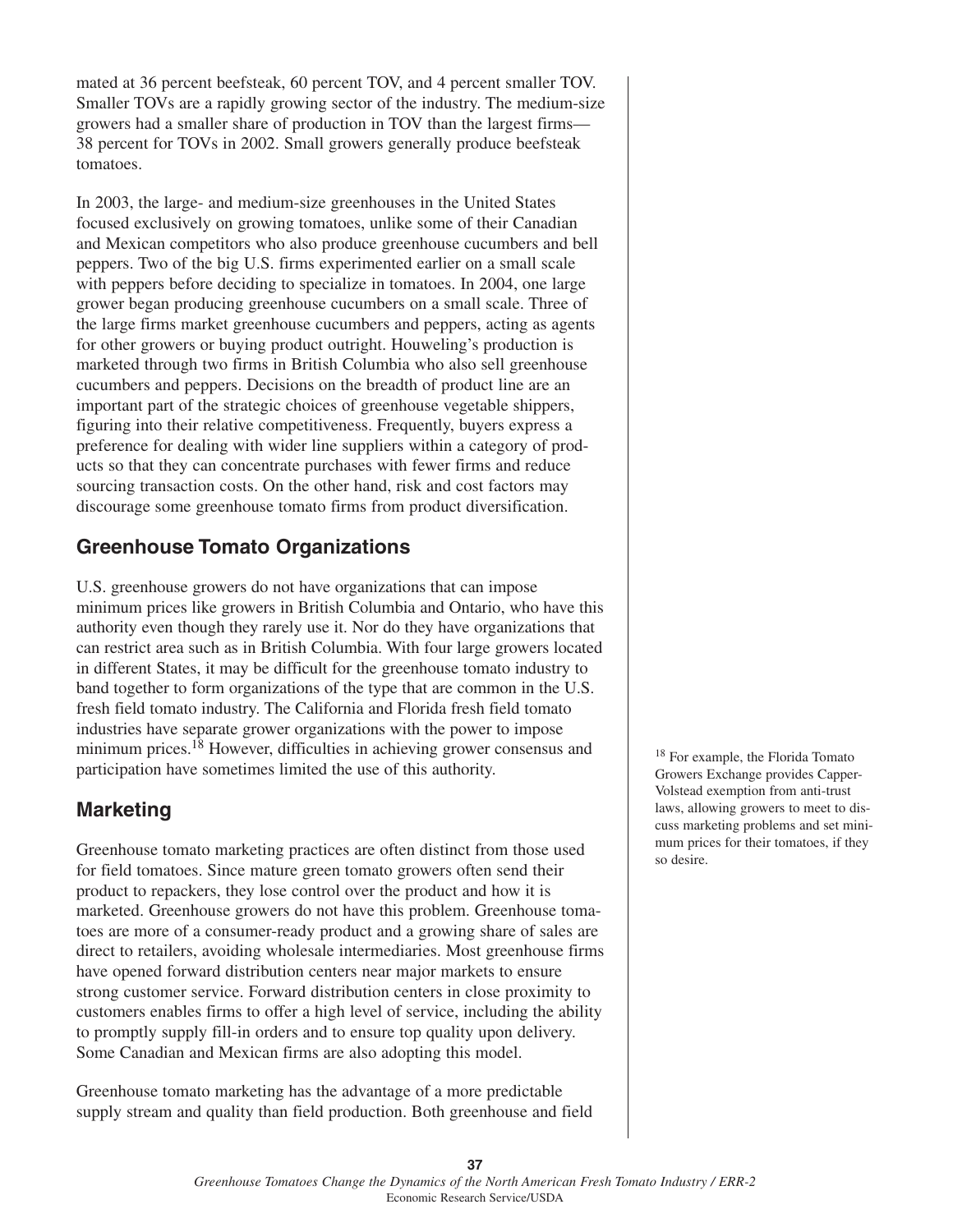tomato producers use contracts with buyers but the level of forward contracting appears to be higher for greenhouse tomatoes. Greater supply stability reduces cost and price uncertainty, facilitating contracts and helping to increase buyer loyalty.

Greenhouse tomato marketing is more brand-oriented than for field tomatoes. Greenhouse tomatoes are typically marked with price lookup stickers, like field tomatoes, but with the name of the company also displayed. Brand orientation requires a twelve-month supply; if a brand is only available for part of the year a valuable asset is not being maximized. However, research on consumer attitudes regarding fresh produce brands indicates a low level of awareness and loyalty, likely due in part to intra- and inter-seasonal variations in quality (Fresh Trends, 1990; 2002). Greenhouse tomato producers are not exempt from low consumer brand awareness in the fresh produce department.

## **Total U.S. Greenhouse Tomato Supply: The Role of Imports**

Imports play an important role in U.S. supply. In 2003, estimated greenhouse tomato imports totaled 280,217 metric tons, compared with domestic production of 159,664 metric tons (table 9). Import volumes have been growing more rapidly than domestic production. In 2003, U.S. greenhouse tomato exports totaled only 3,827 metric tons, all to Canada.

| Year | Greenhouse<br>production | Field-grown<br>production | Total<br>production | Estimated<br>greenhouse imports <sup>1</sup> | Estimated<br>field imports <sup>2</sup> | Total<br>imports |  |
|------|--------------------------|---------------------------|---------------------|----------------------------------------------|-----------------------------------------|------------------|--|
|      | Metric tons              |                           |                     |                                              |                                         |                  |  |
| 1998 | 106,594                  | 1,492,591                 | 1,599,185           | 139,683                                      | 707,637                                 | 847,320          |  |
| 1999 | 129,727                  | 1,696,844                 | 1,826,571           | 169,191                                      | 571,550                                 | 740,742          |  |
| 2000 | 123,831                  | 1,764,020                 | 1,887,851           | 191,312                                      | 538,694                                 | 730,006          |  |
| 2001 | 131,995                  | 1,710,088                 | 1,842,083           | 226,404                                      | 597,157                                 | 823,561          |  |
| 2002 | 149,912                  | 1,795,682                 | 1,945,594           | 238,756                                      | 620,746                                 | 859,502          |  |
| 2003 | 159,664                  | 1,594,241                 | 1,753,906           | 280,217                                      | 659,239                                 | 939,457          |  |
| Year |                          |                           |                     |                                              | Fresh                                   | Greenhouse       |  |
|      | Greenhouse               | <b>Total fresh</b>        | Fresh               | <b>Total fresh</b>                           | consumption                             | share of fresh   |  |
|      | supply <sup>3</sup>      | supply                    | exports             | consumption                                  | per capita                              | consumption      |  |
|      |                          | Metric tons               |                     |                                              | <b>Kilograms</b>                        | Percent          |  |
| 1998 | 246,277                  | 2,446,505                 | 129,863             | 2,316,642                                    | 8.4                                     | 10.6             |  |
| 1999 | 298,919                  | 2,567,313                 | 151,659             | 2,415,654                                    | 8.6                                     | 12.4             |  |
| 2000 | 315,143                  | 2,617,857                 | 186,133             | 2,431,724                                    | 8.6                                     | 13.0             |  |
| 2001 | 358,399                  | 2,665,645                 | 180,615             | 2,485,030                                    | 8.7                                     | 14.4             |  |
| 2002 | 388,668                  | 2,805,096                 | 150,638             | 2,654,458                                    | 9.2                                     | 14.6             |  |
| 2003 | 439,882                  | 2,693,362                 | 142,473             | 2,550,889                                    | 8.8                                     | 17.2             |  |

#### **Table 9—Estimated U.S. fresh tomato supply and consumption, including field-grown and estimated greenhouse tomato volume**

<sup>1</sup> Assuming all imports from the EU, Israel, Morocco and Canada are greenhouse. Imports of greenhouse tomatoes from Mexico are estimated, taking into account not only official U.S. Department of Commerce greenhouse statistics but additional volume not thought to be captured in official statistics, due to miscoding as other tomato types.

<sup>2</sup> Field-grown tomato imports estimated by subtracting estimated greenhouse tomato imports from total fresh tomato imports, as reported by the U.S. Department of Commerce.

<sup>3</sup> Here we assume greenhouse supply is equal to consumption. We are ignoring small exports to Canada (3,827 metric tons for 2003) because of concerns regarding data reliability.

Sources: Compiled by Cook and Calvin from USDA, National Agricultural Statistics Service, U.S. Department of Commerce, and greenhouse tomato production and import estimates from Cook and Calvin.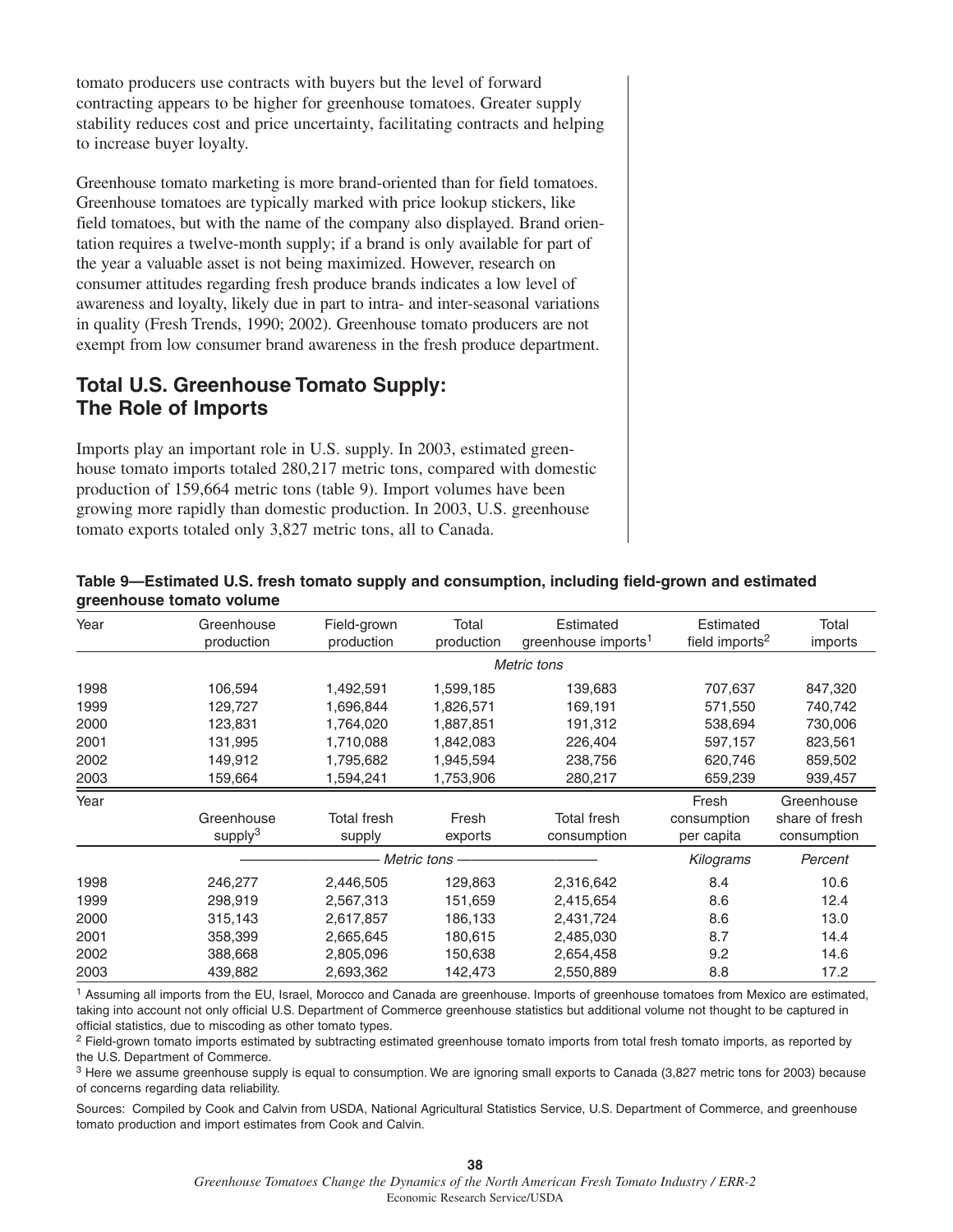U.S. greenhouse tomato imports by source have changed dramatically (table 10). If total estimated Mexican imports are considered, rather than official DOC numbers, in 2003, Canada represented 46 percent of the total, followed by Mexico with 45 percent. Europe, Israel, and other sources of greenhouse tomatoes accounted for much smaller shares. As late as 1997, Europe was still the largest source of U.S. greenhouse imports. Imports from Europe were overtaken by Canada in 1998 and Mexico in 1999, according to official data. If the estimates of Mexican imports are correct, Mexico may soon become the principal source of U.S. imports of greenhouse tomatoes in terms of quantity.

U.S. imports of greenhouse tomatoes from its NAFTA partners have trended upwards over time, excepting imports from Canada in 2002. In 2001, U.S. growers sued Canadian growers for dumping greenhouse tomatoes. Dumping margins, applied between October 2001 and March 2002, put a temporary damper on Canadian exports. U.S. imports of Canadian greenhouse tomatoes declined by 5 percent in 2002, relative to 2001. In April, 2002, the ITC rejected the U.S. greenhouse tomato growers' case and DOC instructed U.S. Customs and Border Protection to refund any dumping duties already collected. In 2003, U.S. imports from Canada surged 30 percent, but not all due to resolution of the dumping suit. U.S. import demand also expanded because of weather-induced subnormal U.S. production volumes of field tomatoes, causing more buyers to seek out greenhouse products.

According to official DOC statistics, the United States imported \$365.5 million worth of greenhouse tomatoes in 2003. There is no way to estimate the value of undercounted greenhouse tomato imports from Mexico, so analysis of value relies solely on DOC data. Comparing import shares of value to import shares of quantity shows that on average, Canada and non-NAFTA sources receive a price premium relative to Mexico. This is a func-

| Year | Canada  | Mexico <sup>1</sup> |           | Europe | Israel      | <b>Others</b> | Total <sup>1</sup> |           |
|------|---------|---------------------|-----------|--------|-------------|---------------|--------------------|-----------|
|      |         | Official            | Estimated |        |             |               | Official           | Estimated |
|      |         |                     |           |        | Metric tons |               |                    |           |
| 1990 | 3,075   |                     |           | 1,306  | 2,126       |               | 6,507              |           |
| 1991 | 2,672   |                     |           | 3,028  | 1,107       |               | 6,807              |           |
| 1992 | 5,214   |                     |           | 2,927  | 1,918       | 3             | 10,061             |           |
| 1993 | 4,733   |                     |           | 9,677  | 2,262       |               | 16,672             |           |
| 1994 | 7,673   |                     |           | 10,426 | 1,822       | 3             | 19,924             |           |
| 1995 | 11,655  |                     |           | 14,822 | 1,320       |               | 27,797             |           |
| 1996 | 21,769  |                     |           | 27,270 | 2,302       | 6             | 51,348             |           |
| 1997 | 37,504  |                     |           | 41,020 | 3,264       | 3             | 81,791             |           |
| 1998 | 61,729  |                     | 26,600    | 46,620 | 4,734       |               | 113,083            | 139,683   |
| 1999 | 79,554  | 3,728               | 43,889    | 41,908 | 3,833       |               | 129,030            | 169,191   |
| 2000 | 101,390 | 27,468              | 51,300    | 34,711 | 3,728       | 183           | 167,480            | 191,312   |
| 2001 | 105,680 | 33,398              | 82,128    | 34,798 | 3,723       | 75            | 177,674            | 226,404   |
| 2002 | 100,499 | 42,140              | 102,816   | 31,000 | 4,294       | 146           | 178,080            | 238,756   |
| 2003 | 130,154 | 58,357              | 125,970   | 19,244 | 4,821       | 28            | 212,604            | 280,217   |

#### **Table 10—U.S. greenhouse tomato imports, by origin1**

<sup>1</sup> These official DOC data for imports of Mexican greenhouse tomatoes may substantially underestimate true trade levels due to misclassification of greenhouse tomatoes with other tomato tariff codes. Mexican estimates for 1998-2003 are based on industry knowledge. Official Mexican imports only begin in July 1999 when the greenhouse tomato tariff code was established. The data reported in this table include all tomato imports from the EU, Israel, Morocco and Canada, even if they were not coded as greenhouse since we know that only greenhouse tomatoes are imported from these countries.

Sources: U.S. Department of Commerce, as compiled by Cook and Calvin, and estimates by Cook and Calvin.

**39** *Greenhouse Tomatoes Change the Dynamics of the North American Fresh Tomato Industry / ERR-2* Economic Research Service/USDA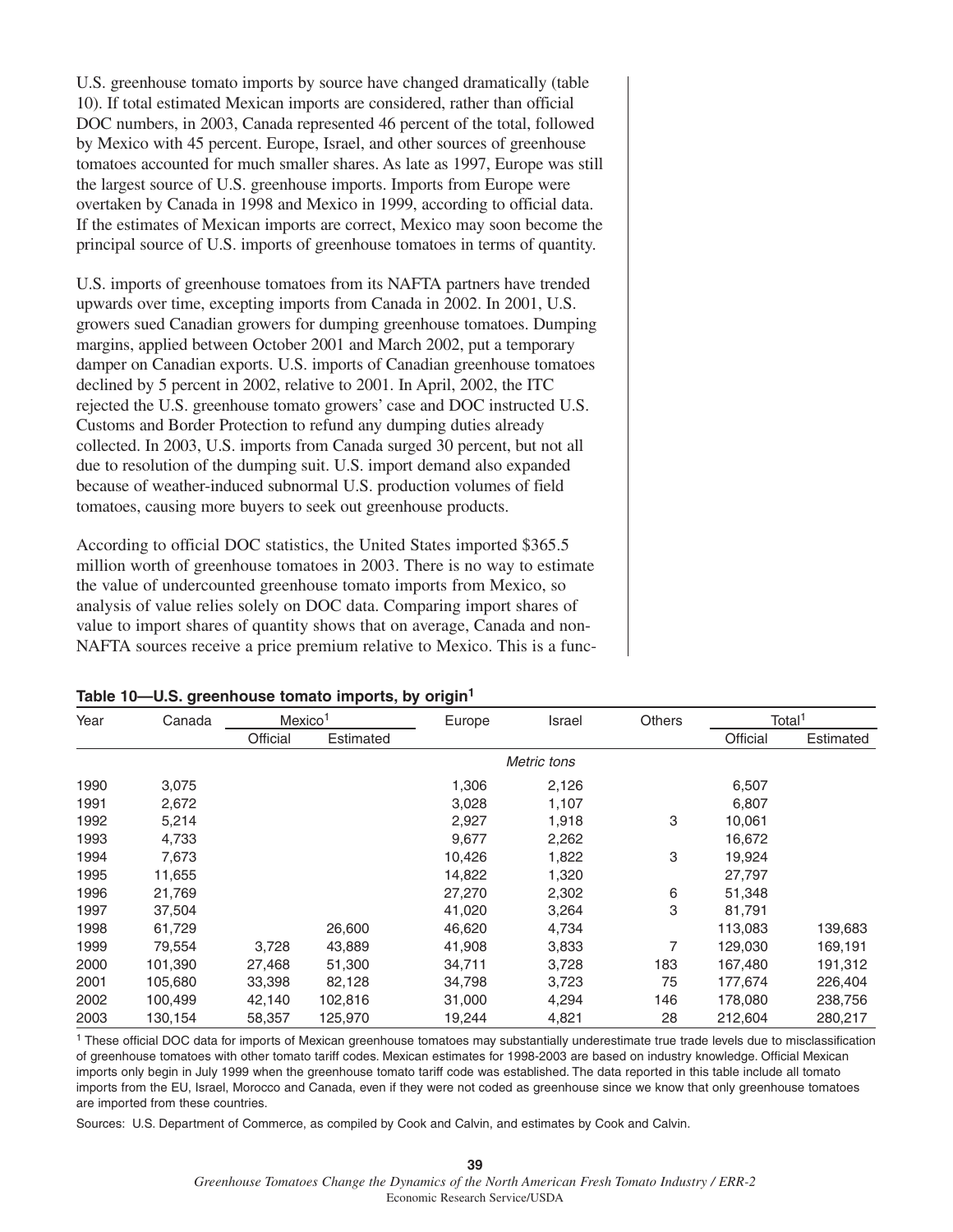tion of two factors. Mexico has a relatively large share of lower priced beefsteak tomatoes in its exports, and Mexican greenhouse tomatoes sometimes face lower prices due to perceived or real quality problems. The industry is striving to improve its quality reputation to avoid prices being discounted relative to the competition.

Figure 9 shows DOC data on greenhouse tomato imports by month for 2003. Again, analysis relies on DOC data since it is not possible to apportion the additional estimated greenhouse tomato imports across months. In 2003, Canada's highest level of exports to the United States was during July, but they were strong throughout the year except for the December through March period. In 2003, Mexico exported greenhouse tomatoes to the United States on a year-round basis but with most shipments in the November through June period. Because there is no greenhouse tomato tariff code for the period July 15 to August 31, Mexican summer imports are undercounted. Nevertheless, despite Mexico's positioning as a winter producer, a comparison of monthly U.S. imports in 2003 and 2004 shows that much of the gain in Mexican volumes up through November 2004 came in the spring and fall, not the midwinter (fig. 10). The large increase in greenhouse tomato imports in December 2004 appear to be a harbinger of a very large increase in winter volume. In January 2005, greenhouse tomato imports were up 91 percent from the previous year. Clearly, Mexico is now becoming much more of a competitive factor for both the Canadian and U.S. greenhouse tomato industries. USDA's Agricultural Marketing Service began to publish U.S. greenhouse tomato shipments in late 2004.19 Soon it will be possible to analyze monthly patterns of total supply, not just imports.

Putting U.S. greenhouse tomato imports in context relative to total fresh tomato imports shows that in 2003, according to the DOC, greenhouse tomatoes were equivalent to 23 percent of the 939,457 metric tons of U.S. fresh tomato imports. Since greenhouse tomatoes are generally higher value than field tomatoes, they contributed 37.5 percent of the \$1.047 billion worth of U.S. fresh tomato imports in 2003. Clearly, greenhouse tomato imports are entering the U.S. market not as a low-cost foreign production option, but due to U.S. demand for what is perceived to be a premium product.

#### Figure 9 **Monthly U.S. greenhouse tomato imports from major suppliers, 2003**

1,000 metric tons



Source: U.S. Department of Commerce.

<sup>19</sup> For the last 3 months of 2004, the U.S. share of total greenhouse supply in the United States was 22 percent in October, 38 percent in November, and 39 percent in December (USDA, AMS, 2004).

**<sup>40</sup>** *Greenhouse Tomatoes Change the Dynamics of the North American Fresh Tomato Industry / ERR-2* Economic Research Service/USDA